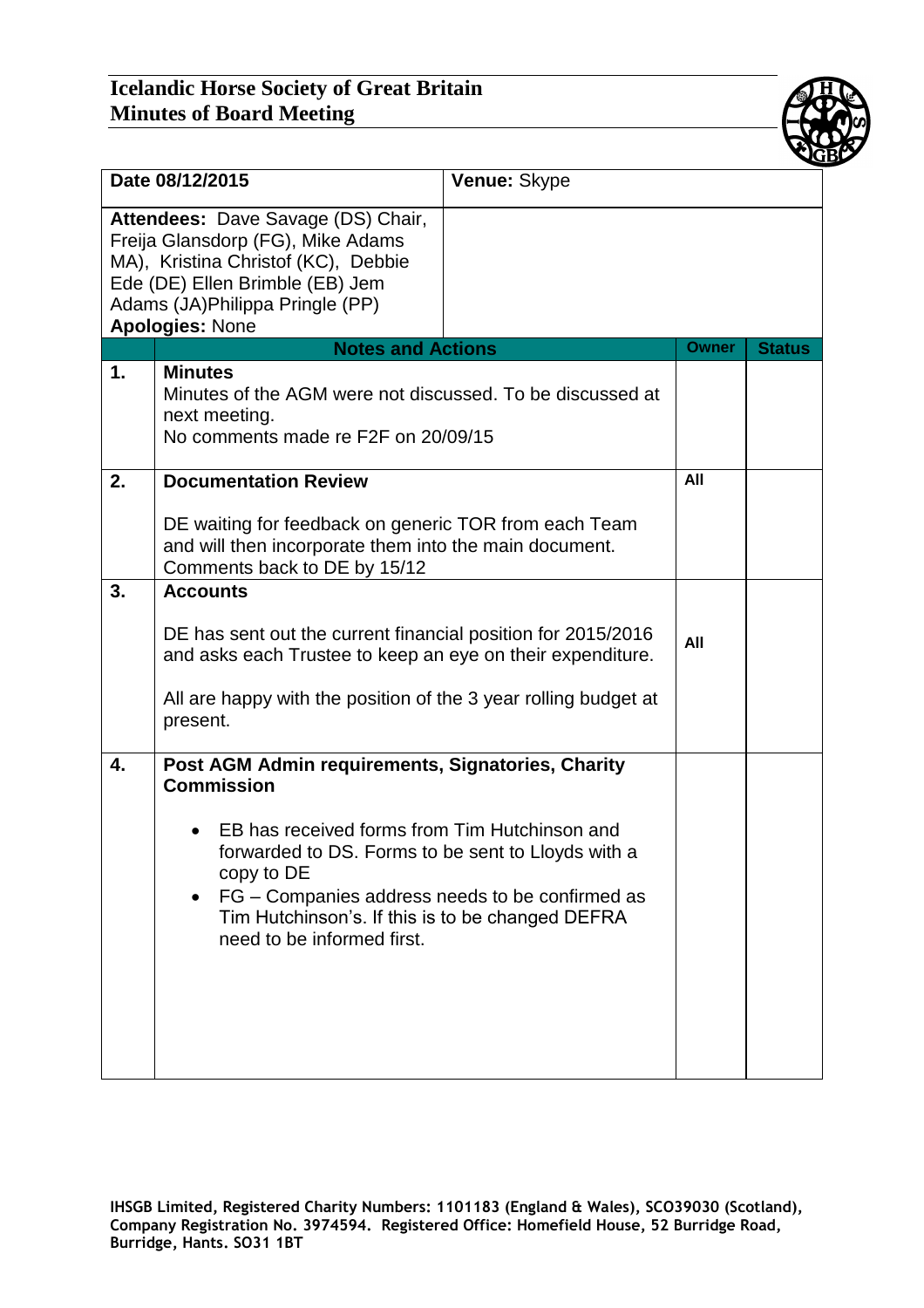## **Icelandic Horse Society of Great Britain Minutes of Board Meeting**

| 5. | <b>Passport regulations</b><br>FG New EU Law coming into force on 1 Jan 2016 with Defra<br>taking a phased approach to implementation. New passports<br>will be in place which have additional sections. The order of<br>other sections has also been changed. This represents a<br>major overhaul of the current passport.<br>The EU dictates the template and Iceland are in the process<br>of updating theirs (which is used by us and a significant<br>number of other Icelandic horse organisations in Europe) so<br>it will comply with EU Law. This is still a work in progress and<br>FG is working with the Netherlands and Iceland on this.<br>Likely to be in place by Jan $1st$ .<br>FG has received all foal applications for 2015 which will all<br>be issued with a passport before the new law comes in.<br>In future owners will need to let IHSGB know if a horse has<br>been signed out of the food chain.<br>There will also be a legal requirement to tell IHSGB if there is<br>an owner change of address. |           |  |
|----|----------------------------------------------------------------------------------------------------------------------------------------------------------------------------------------------------------------------------------------------------------------------------------------------------------------------------------------------------------------------------------------------------------------------------------------------------------------------------------------------------------------------------------------------------------------------------------------------------------------------------------------------------------------------------------------------------------------------------------------------------------------------------------------------------------------------------------------------------------------------------------------------------------------------------------------------------------------------------------------------------------------------------------|-----------|--|
|    | There will be a number of other new requirements being<br>phased in later, especially relating to the new Central Equine<br>Database, but not all is clear on that yet.<br>DE suggested that guidelines be set out for the new<br>requirements. FG will update our existing guidelines with the<br>new requirements and will make further updates as<br>necessary as and when Defra phases in further<br>requirements.                                                                                                                                                                                                                                                                                                                                                                                                                                                                                                                                                                                                           | <b>FG</b> |  |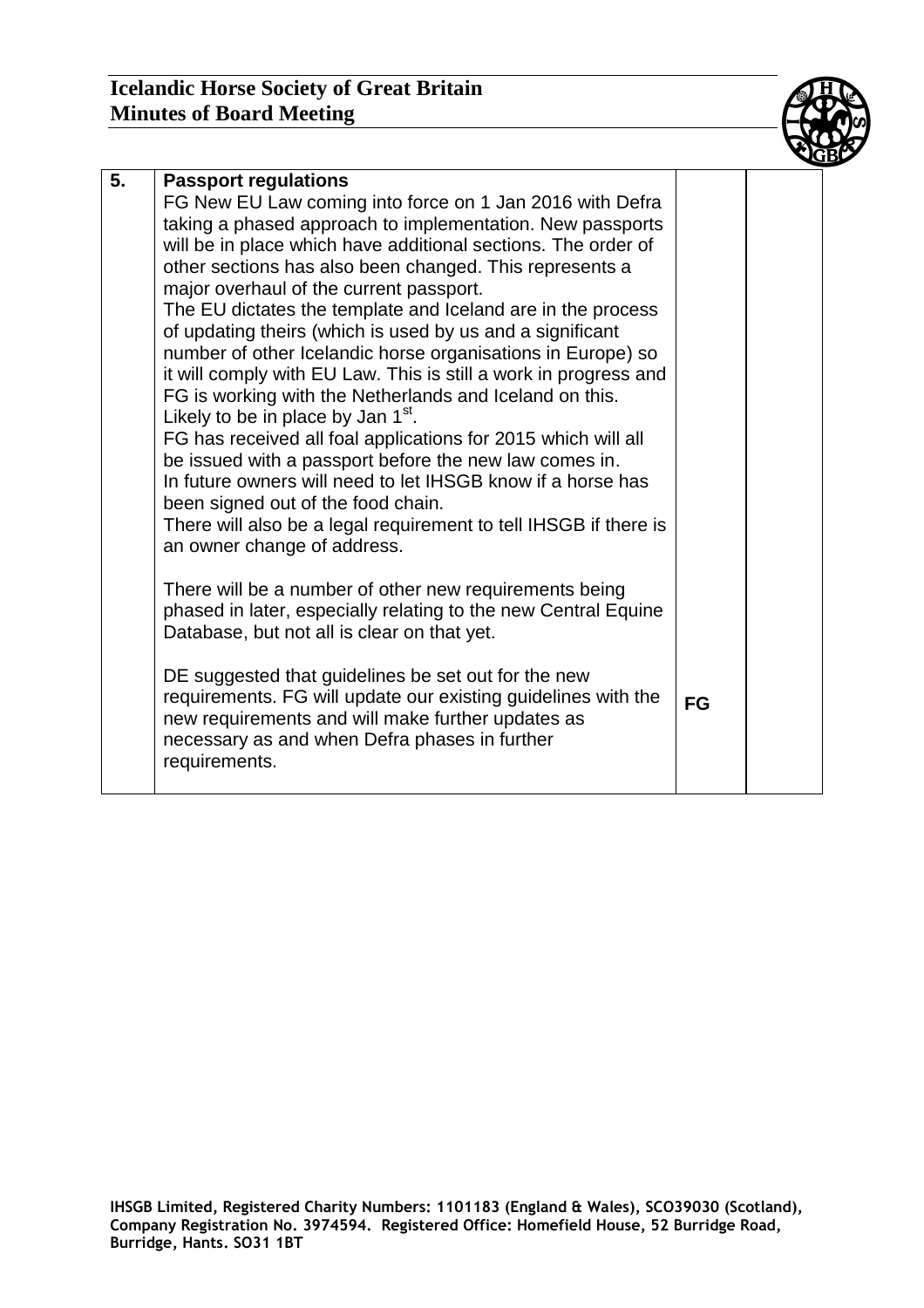

| 6. | <b>AOB</b>                                                                                                                                                                                                                                                                                                                                                                                                                                                                                                                                                                                                                                                                                                                                                                                                                                                                                                                                                                                                                                                                                                                                   |                 |  |
|----|----------------------------------------------------------------------------------------------------------------------------------------------------------------------------------------------------------------------------------------------------------------------------------------------------------------------------------------------------------------------------------------------------------------------------------------------------------------------------------------------------------------------------------------------------------------------------------------------------------------------------------------------------------------------------------------------------------------------------------------------------------------------------------------------------------------------------------------------------------------------------------------------------------------------------------------------------------------------------------------------------------------------------------------------------------------------------------------------------------------------------------------------|-----------------|--|
|    | JA – Has received a message from Kirsty Carson saying<br>(that in the absence of a Youth Trustee) she would be willing<br>to co-ordinate some of the FEIF work that would be<br>undertaken by the Youth Trustee. Not clear whether she<br>wants to be a full Trustee.<br>All happy with this arrangement and DD will write to Kirsty.                                                                                                                                                                                                                                                                                                                                                                                                                                                                                                                                                                                                                                                                                                                                                                                                        | <b>DS</b>       |  |
|    | KC – Has a proposal for a draft Endurance certificate (for<br>vets at EGB events). All agreed it would be good to<br>personalise it in some way for Icelandics. KC will circulate.                                                                                                                                                                                                                                                                                                                                                                                                                                                                                                                                                                                                                                                                                                                                                                                                                                                                                                                                                           | <b>KC</b>       |  |
|    | EB – Will update breeding matters at the next meeting. She<br>thanked KC and the Adams family for their help and<br>generosity at the Breed show and Gaedingkeppni and said a<br>small profit of £30.00 had been made.<br>EB began a discussion over members who had not renewed<br>membership for this year. The issue over a member who<br>resigned on an apparent welfare issue will be discussed<br>outside the meeting in order to get clarity over the issue. A<br>number of other members had resigned because they had<br>sold their horses and others had joined for one year only. EB<br>wondered what more could be done to retain members and<br>what more could be done to raise the profile generally of the<br>Icelandic horse in order to gain new members. MA felt that<br>meetings should perhaps have a better balance with more<br>time being given to horse related matters, rider motivation,<br>being more attuned to what members want etc. This should<br>share the time slot along with legalities and other essential<br>information. DS said time will be given at the next meeting<br>for a discussion on this. | EB<br><b>DS</b> |  |
|    | MA – The Sport Rider Development Programme – A and B.<br>There has been a large take up for Prog B.                                                                                                                                                                                                                                                                                                                                                                                                                                                                                                                                                                                                                                                                                                                                                                                                                                                                                                                                                                                                                                          | JA              |  |
|    | JA – Next year's anniversary. JA Is progressing this in<br>conjunction with Gundula Sharman. Will report back on<br>progress at the next meeting.                                                                                                                                                                                                                                                                                                                                                                                                                                                                                                                                                                                                                                                                                                                                                                                                                                                                                                                                                                                            |                 |  |
|    | FG – Skype has worked well for this meeting but a back up<br>is needed as SKYPE can fail. DS to investigate.                                                                                                                                                                                                                                                                                                                                                                                                                                                                                                                                                                                                                                                                                                                                                                                                                                                                                                                                                                                                                                 | <b>DS</b>       |  |
|    | Tim Hutchinson had written to the Trustees thanking<br>everyone for the gifts he received at the AGM where he<br>resigned as Chair. All agree that the cost should be split<br>between the Trustees.                                                                                                                                                                                                                                                                                                                                                                                                                                                                                                                                                                                                                                                                                                                                                                                                                                                                                                                                         | <b>ALL</b>      |  |